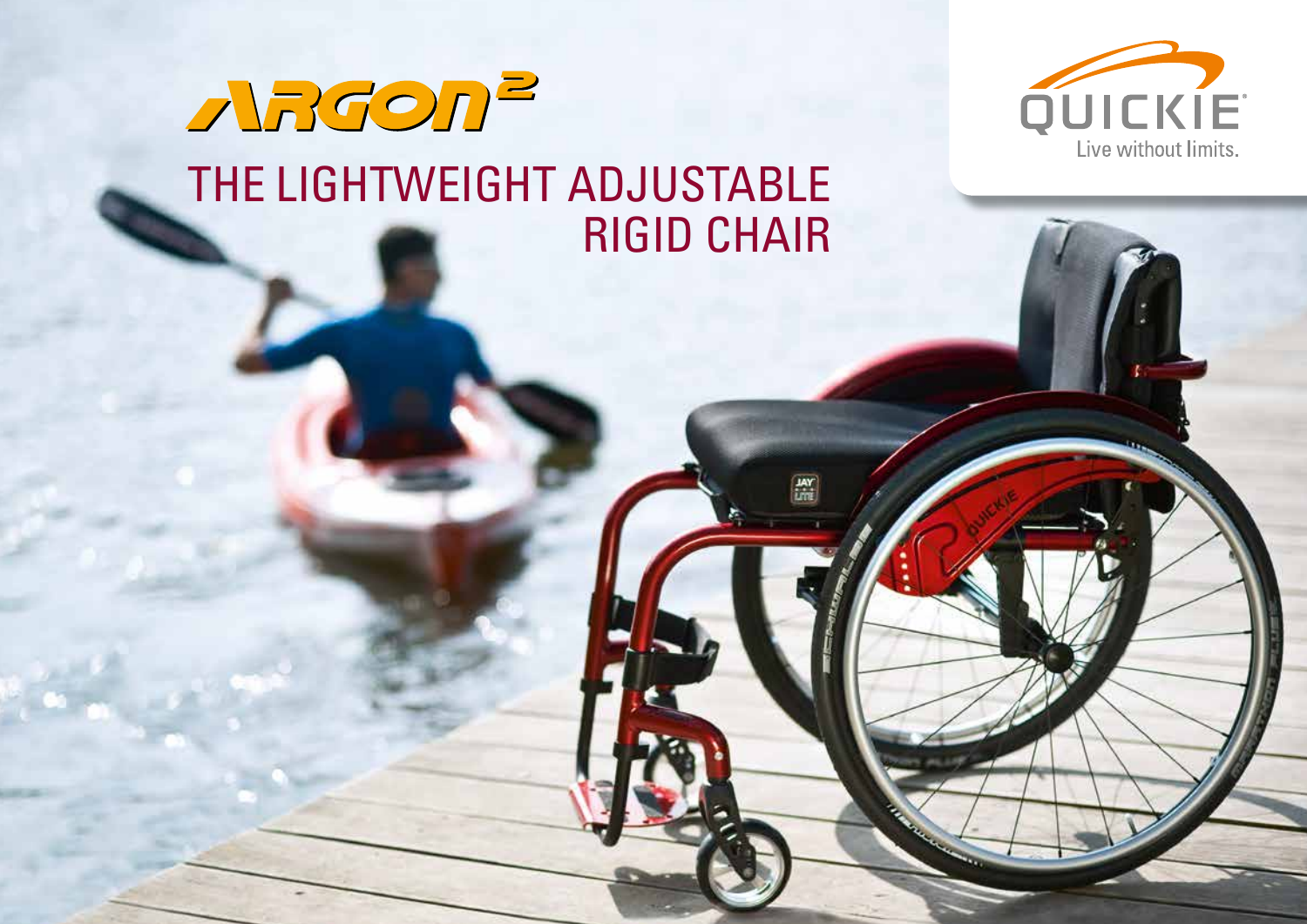# ARGON<sup>2</sup>

 $11111111$ 

New design and more adjustments for users with higher expectations.

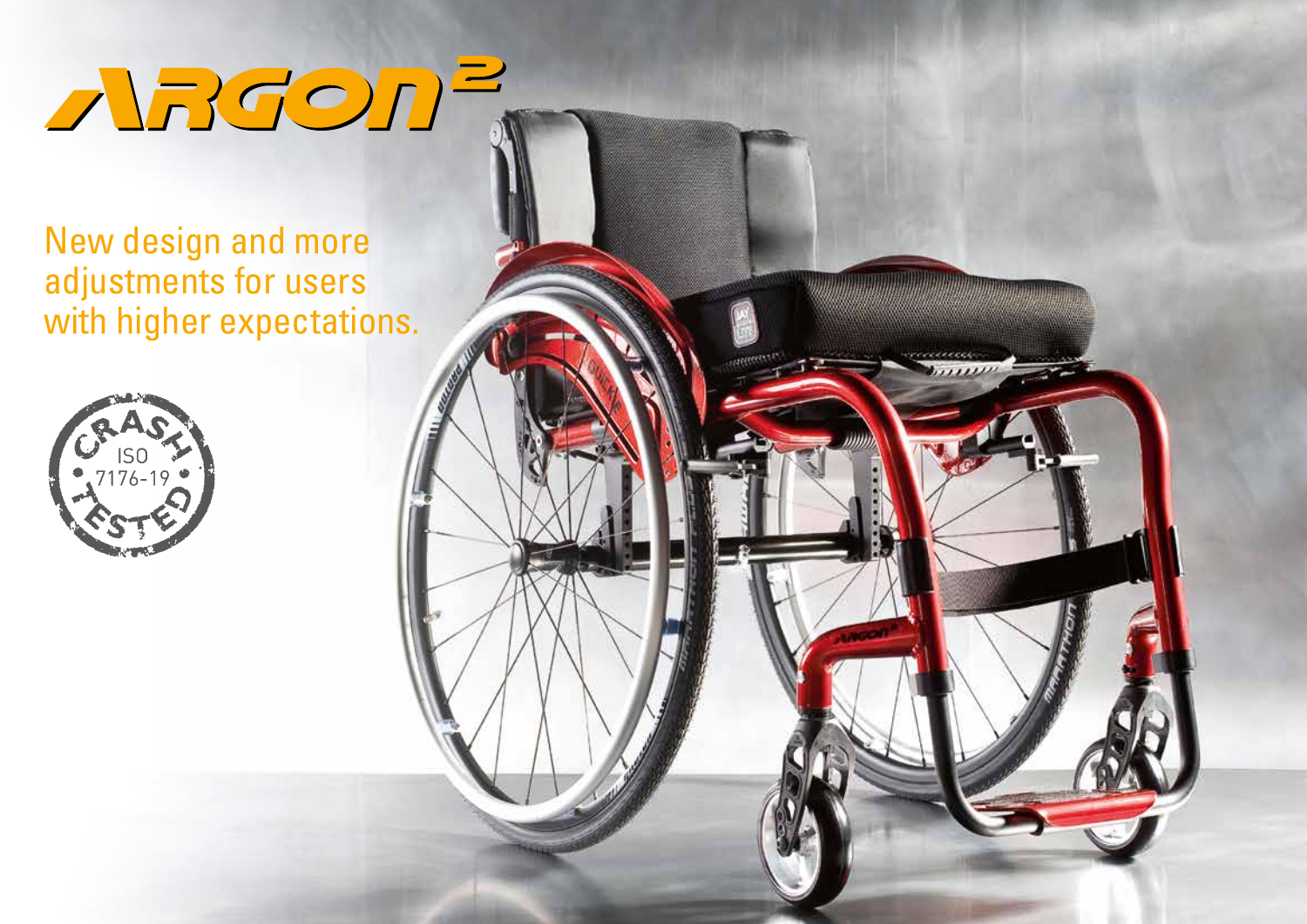

knee angle 88° or 80°

### ARGON2 – A STRONG AND RELIABLE DESIGN FOR AN ACTIVE LIFESTYLE.

The new Argon<sup>2</sup> is the ideal combination of a rigid performing and multi-adjustable wheelchair. These functional characteristics are built in the modern looking open  $_{\text{Compact frame:}}$  frame design. The Argon<sup>2</sup> is the perfect companion for your active lifestyle.

#### **// KEEP ACTIVE – A WHEELCHAIR YOU CAN TRUST.**

Personalise your Argon<sup>2</sup> with two different knee angles and frame insets to meet your requirements of a compact wheelchair. The open frame design combined with the low weight of the chair ensures easy transfer of the chair across the body into a vehicle.

The new Argon<sup>2</sup> is a strong, energy efficient and rigid wheelchair with a maximum user weight of 140 kg. It's approved for handbike usage and is crash tested according to ISO 7176-19 for transportation in a vehicle.

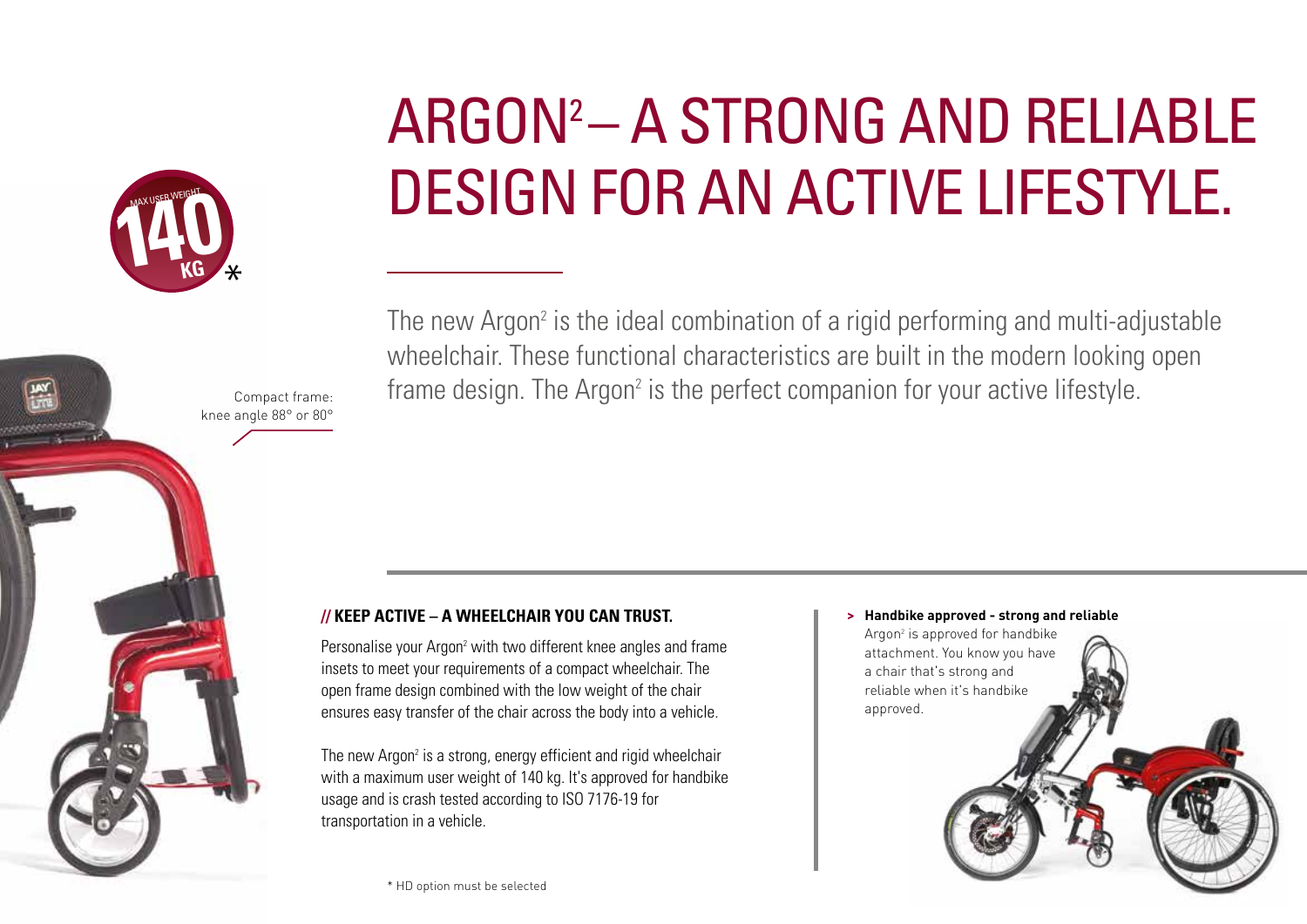### OUR FINEST TECHNOLOGY.

Cascaded down from our flagship product the Quickie **Helium** 

> Hydroformed castor housing. Stylish, easier to adjust and lighter for better performance.



New - Carbotecture forks, lighter and stronger

> New backrest angle – -31° to +15°, lighter and easier to adjust

Infinitely adjustable centre of gravity. Slides & clamps on the frame

Camber options of 3°/ 6°/ 9°

Rear seat height & seat angle adjustments (1cm increments)



#### **// ARGON2 – USING HELIUM TECHNOLOGY FOR IMPROVED ENERGY EFFICIENCY**

Our engineers are always looking for innovative technologies to improve wheelchair performance and design.

The outstanding design of the castor link tube (thanks to tube hydroforming) helps to achieve complex tube geometries - for a more modern design, additional strength and better rolling efficiency.

The Argon<sup>2</sup> forks are made of Carbotecture material – a special lightweight and extremely strong carbon fibre material from the aeronautic industry. Extremely impact resistant and break proof, weight efficient (tensile strength/density) and 50% lighter than aluminium, making it the right material for our forks.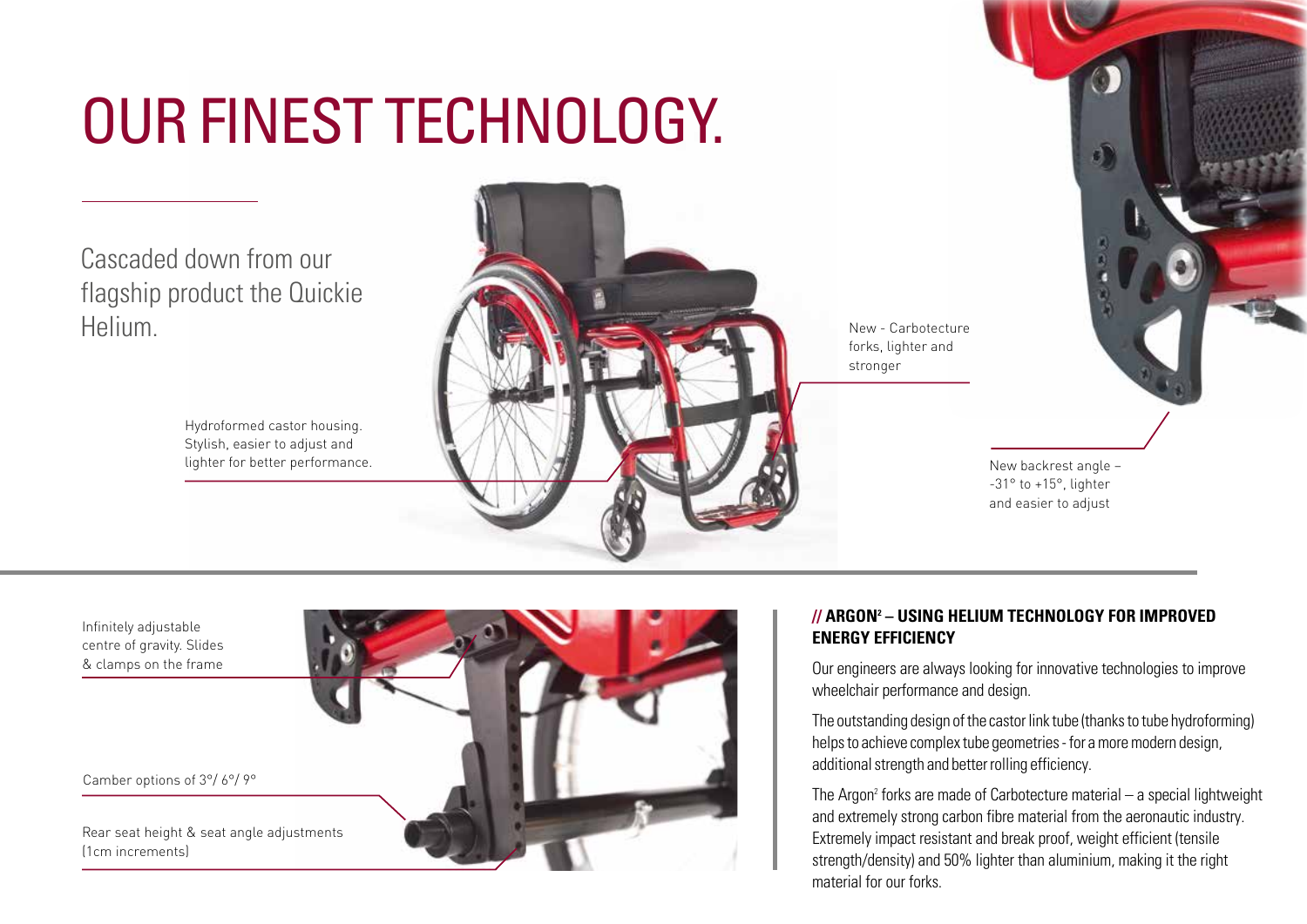## ARGON2 – FINE TUNE YOUR PERFORMANCE.

The wide range of adjustments allows you to fine tune your performance. It's the ideal wheelchair for users who are developing their driving capabilities over time and require more active chair settings. This ensures the best driving performance now and in the future.



**> Hydroformed castor link tube**  Modern design with additional strength and lighter

#### **// THE CHAIR WHICH CAN BE CONSTANTLY ADAPTED TO YOU**

The Argon<sup>2</sup> offers full adjustability without compromising on performance. The rear seat height is adjustable in 1cm steps so the seat angle can be constantly adapted to changing needs. With the infinitely adjustable centre of gravity you can quickly change your driving settings to a more active or a more stable performance.

The backrest angle is also adjustable, as well as the backrest height and the tension of the back upholstery - so you'll always find the seating position that best suits you.

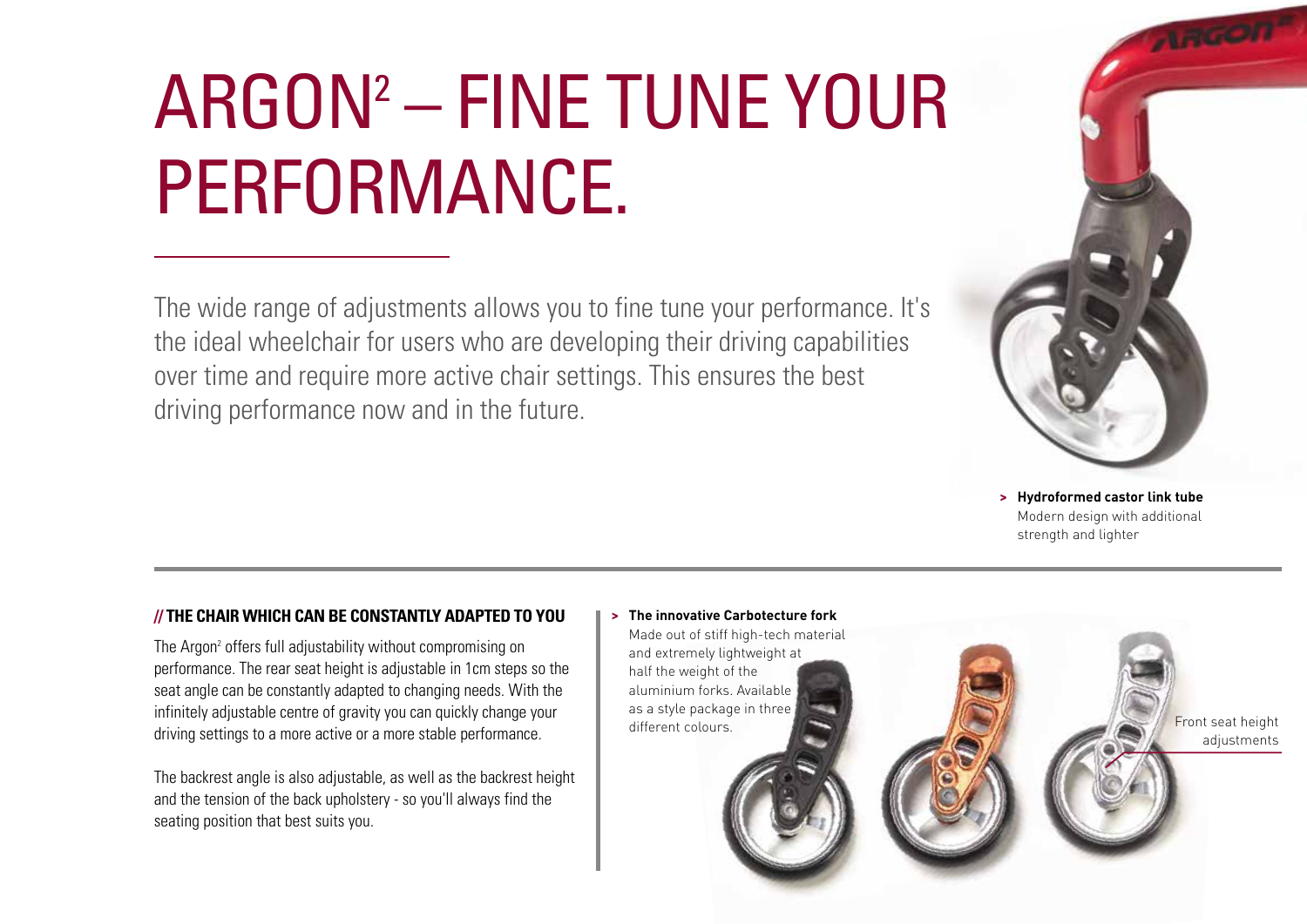Options and features of the new Argon<sup>2</sup> – Configure your wheelchair to your individual needs. For further information on product options please check the Argon<sup>2</sup> order form.



#### **// CARBON SIDEGUARD**

Very individual and lightweight sideguard, with or without fender.



#### **// CARBON PLATFORM FOOTPLATE**

Lightweight and stylish footplate with angle and depth adjustment.



#### **// ANTI-TIP FLIP-UP**

Easily operated by the user, this flip-up design ensures easier transfer of the chair across the body into a vehicle.



#### **// ONE ARM WHEEL LOCK**

Easy to use one hand operated wheel lock.



#### **// TOOL HEIGHT ADJUSTABLE ARMREST**

Provides easy transfer and good arm support with a low transport weight.



#### **// PADDED TUBULAR ARMREST**

Due to the swing-away possibility this armrest gives you support when needed and does not hinder during propulsion.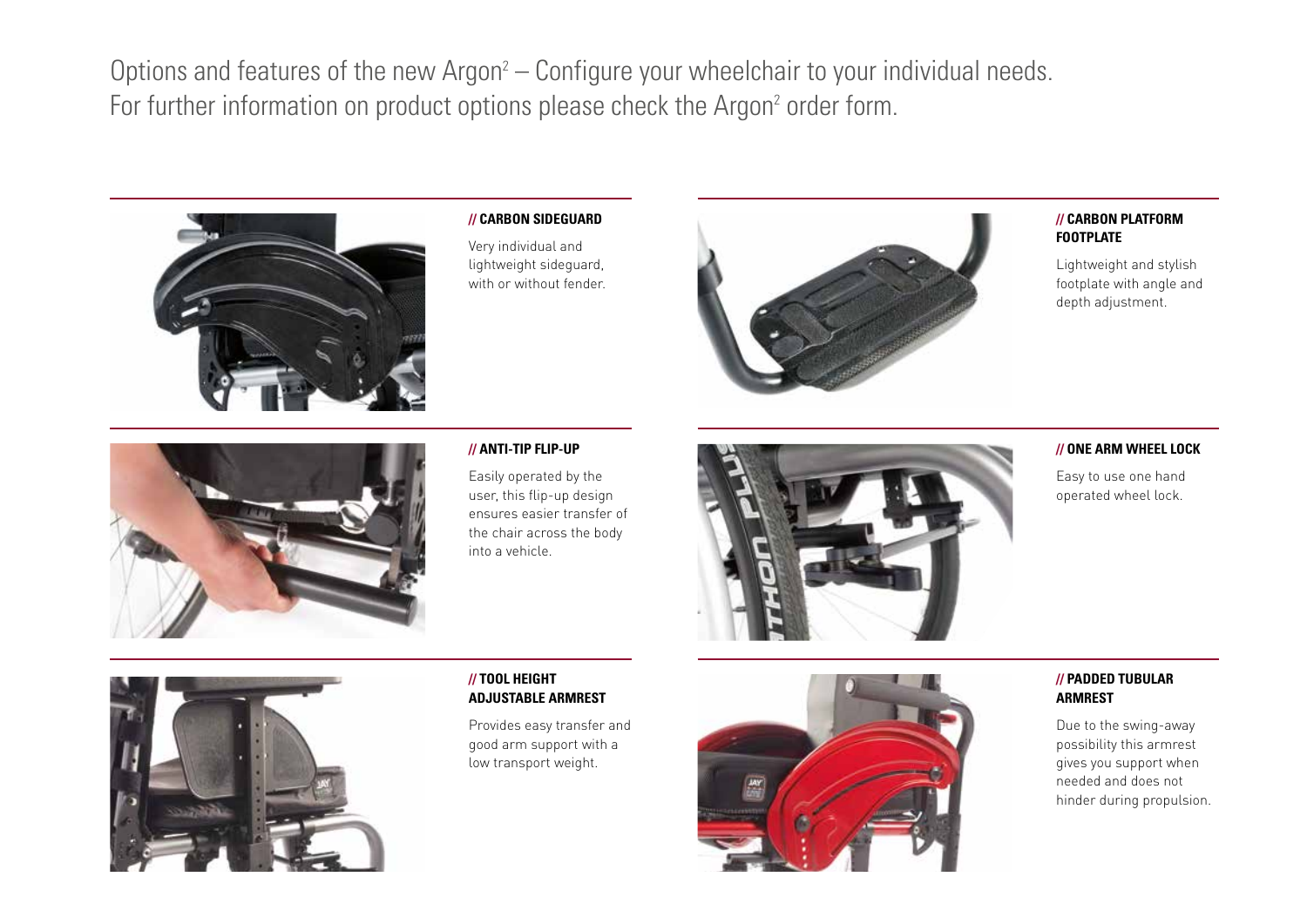### ACTIVE, MODERN, RELIABLE. PERFECT FOR YOU.

Roman

 $\mathbf{Q}$